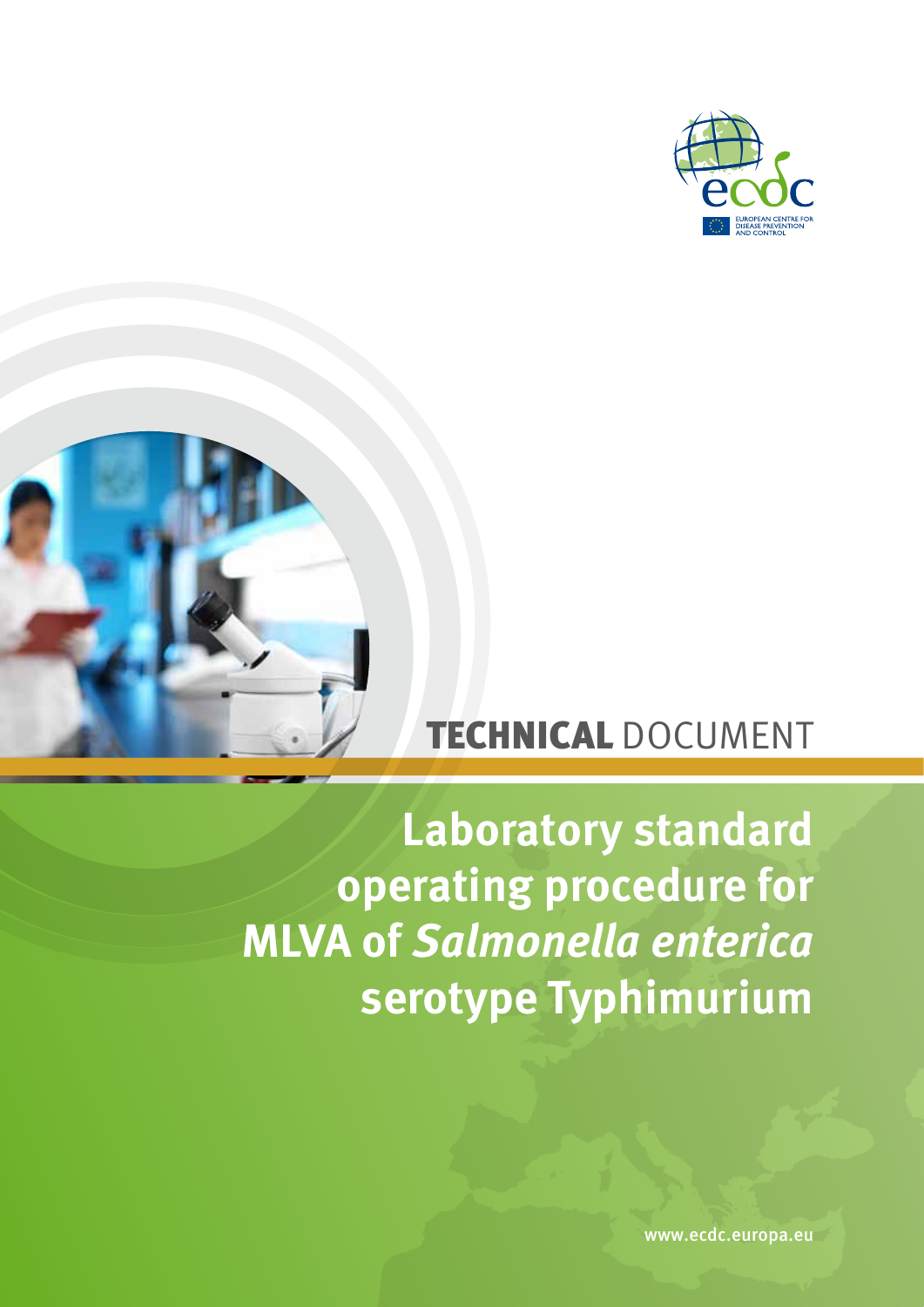**ECDC** TECHNICAL DOCUMENT

## **Laboratory standard operating procedure for MLVA of** Salmonella enterica **serotype Typhimurium**

Version 1.2. June 2011

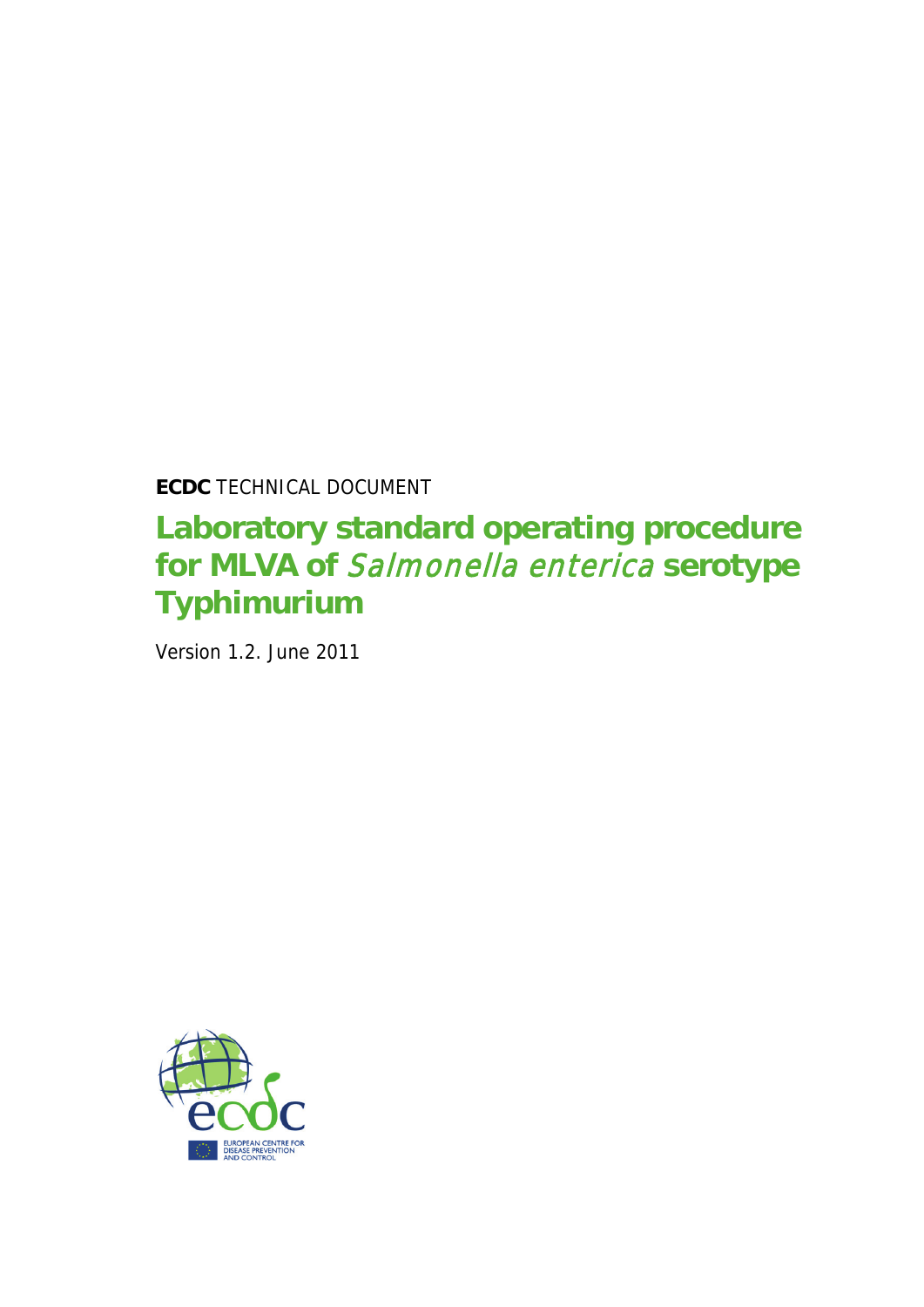This report was commissioned by the European Centre of Disease Prevention and Control and coordinated by Johanna Takkinen.

The report was produced by Eva Møller Nielsen, Statens Serum Institut, Denmark.

Suggested citation: European Centre for Disease Prevention and Control. Laboratory standard operating procedure for MLVA of *Salmonella enterica* serotype Typhimurium. Stockholm: ECDC; 2011.

Stockholm, September 2011 ISBN 978-92-9193-303-7 doi:10.2900/56328

© European Centre for Disease Prevention and Control, 2011 Reproduction is authorised, provided the source is acknowledged.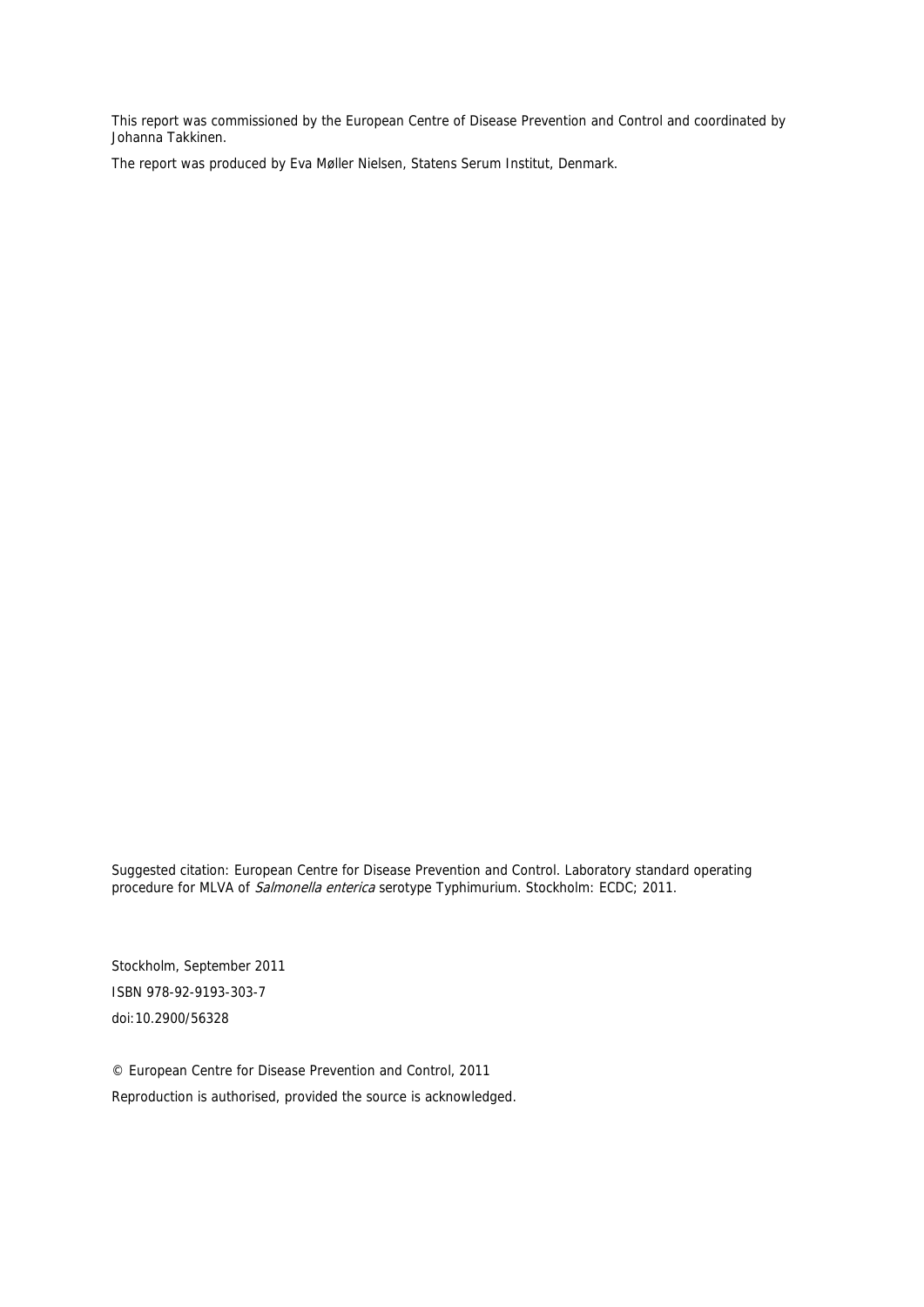# **Table of contents**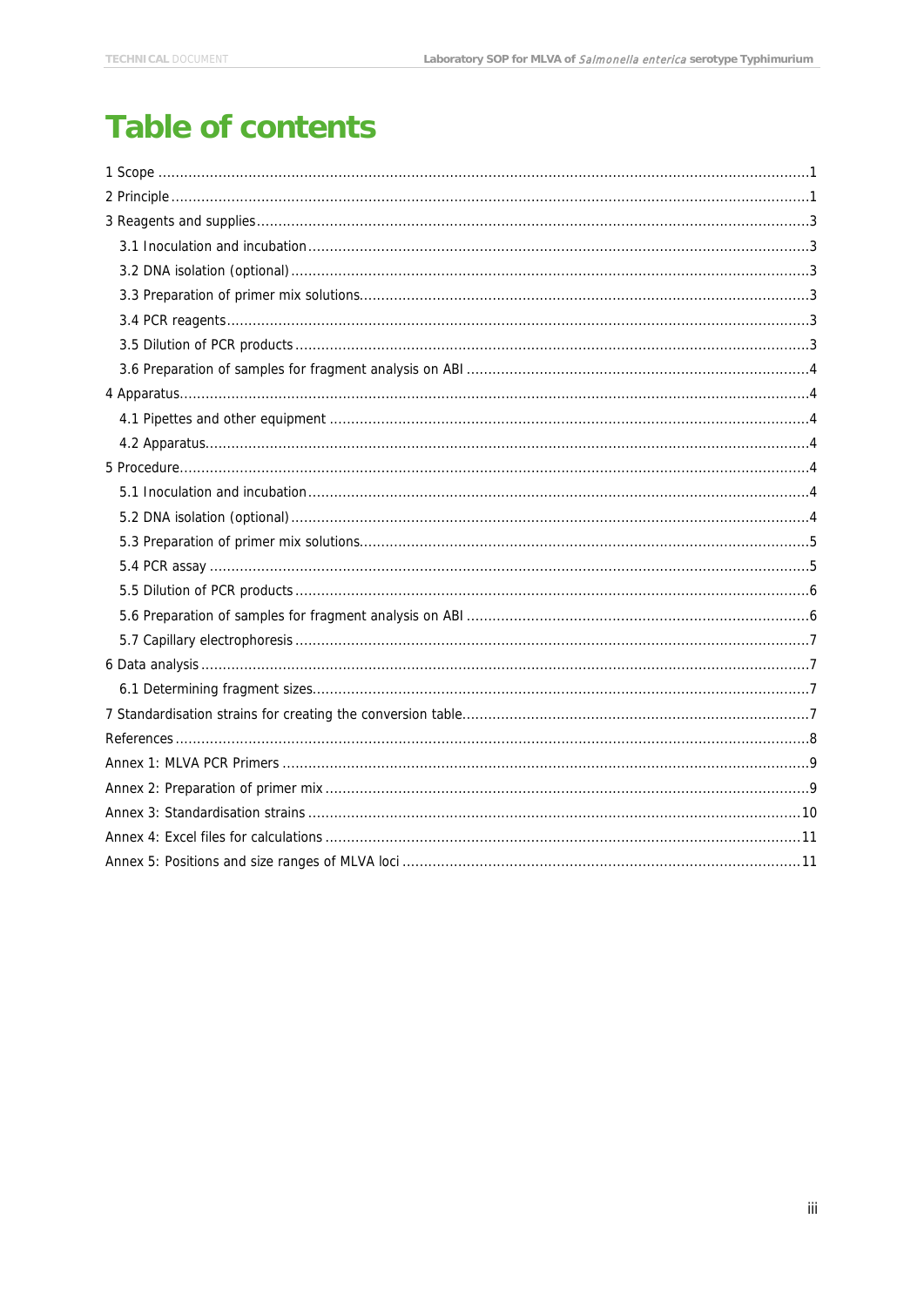## **Abbreviations**

| <b>DNA</b>  | Deoxyribonucleic acid                                 |
|-------------|-------------------------------------------------------|
| RNase       | Ribonuclease                                          |
| dNTP        | Deoxyribonucleotide triphosphate                      |
| ECDC        | European Centre for Disease Prevention and Control    |
| <b>MLVA</b> | Multiple-locus variable-number tandem repeat analysis |
| <b>PCR</b>  | Polymerase chain reaction                             |
| SOP         | Standard operating procedure                          |
| <b>VNTR</b> | Variable-number tandem repeat                         |
| СE          | Capillary electrophoresis                             |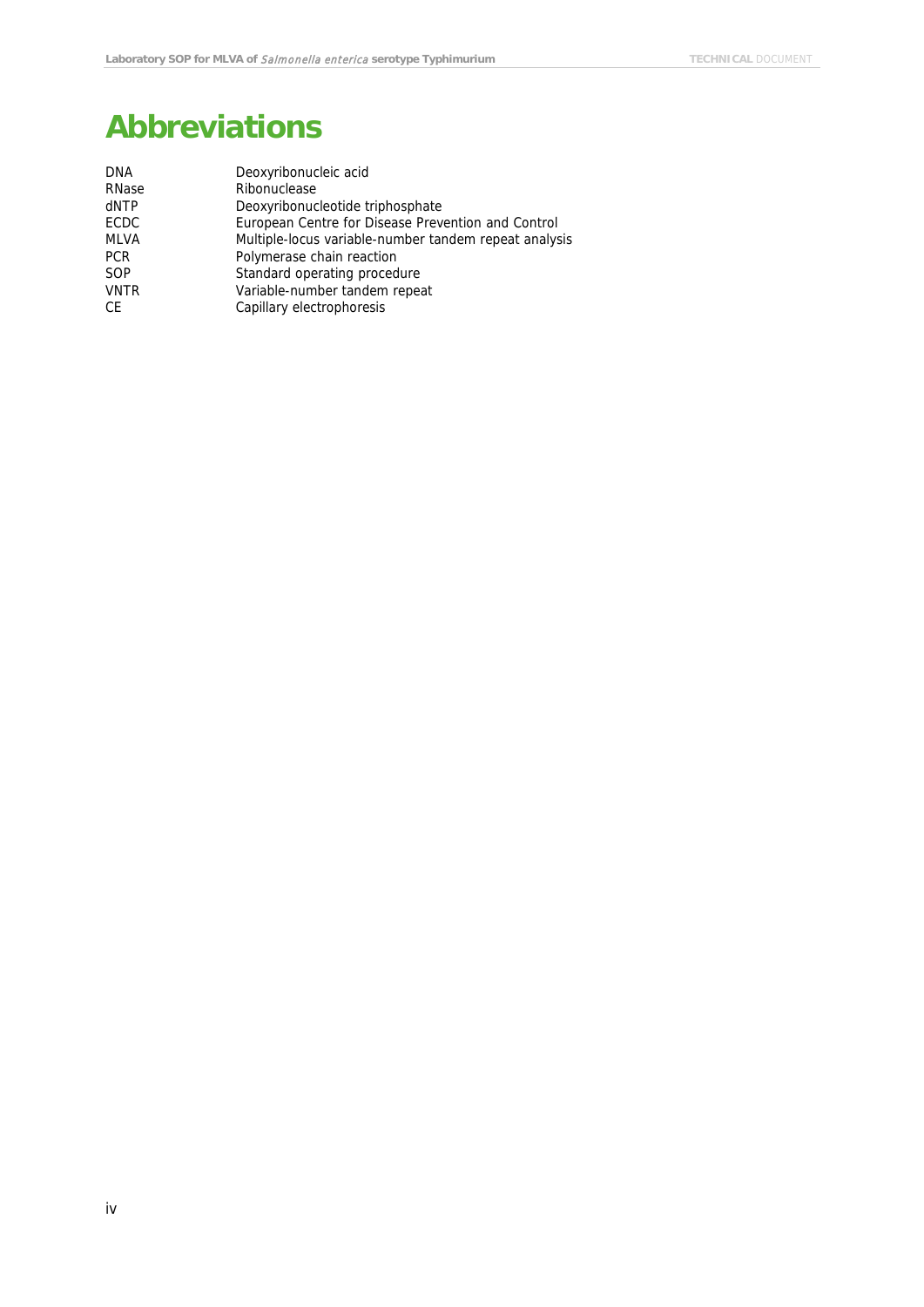### <span id="page-5-0"></span>**1 Scope**

To provide laboratories with a single protocol for performing MLVA of S. Typhimurium and thereby ensure interlaboratory comparability of the generated results using capillary electrophoresis (CE).

# <span id="page-5-1"></span>**2 Principle**

This protocol describes the standardised laboratory protocol for molecular subtyping of Salmonella enterica serotype Typhimurium. It is based on the 5-locus multiple-locus variable-number tandem repeat analysis (MLVA) method published by Lindstedt et al [\[1\]](#page-12-1).

Recently a suggested new nomenclature for standardised reporting of MLVA-profiles has been widely adopted in Europe [\[2\]](#page-12-2). This nomenclature is based on the actual number of repeat units in each locus and is, therefore, independent of the equipment used for fragment analysis. To normalise raw data obtained in each laboratory to the actual fragment size, a set of 33 standardisation strains has been selected and the five MLVA loci of these strains have been sequenced. Further details on standardisation strains, calculation of the number of repeat units, and the nomenclature are described in Larsson et al [\[2\]](#page-12-2).

MLVA measures the variable number of tandem repeat units (VNTRs) in specific regions of the genome. The MLVA procedure includes:

- amplification of the VNTRs with fluorescent labelled primers;
- detection of fragment length by capillary electrophoresis; and
- calculation of the actual number of repeat units (Figure 1).

This protocol describes the MLVA procedure using 96-well PCR plates and the described dyes are suitable for ABI CE machines. It should be emphasised that each laboratory should use the type of tubes, plates and other equipment appropriate for the instruments available. Regarding set-up, maintenance and reagents for CE, it is recommended to follow the recommendations provided by the instrument supplier.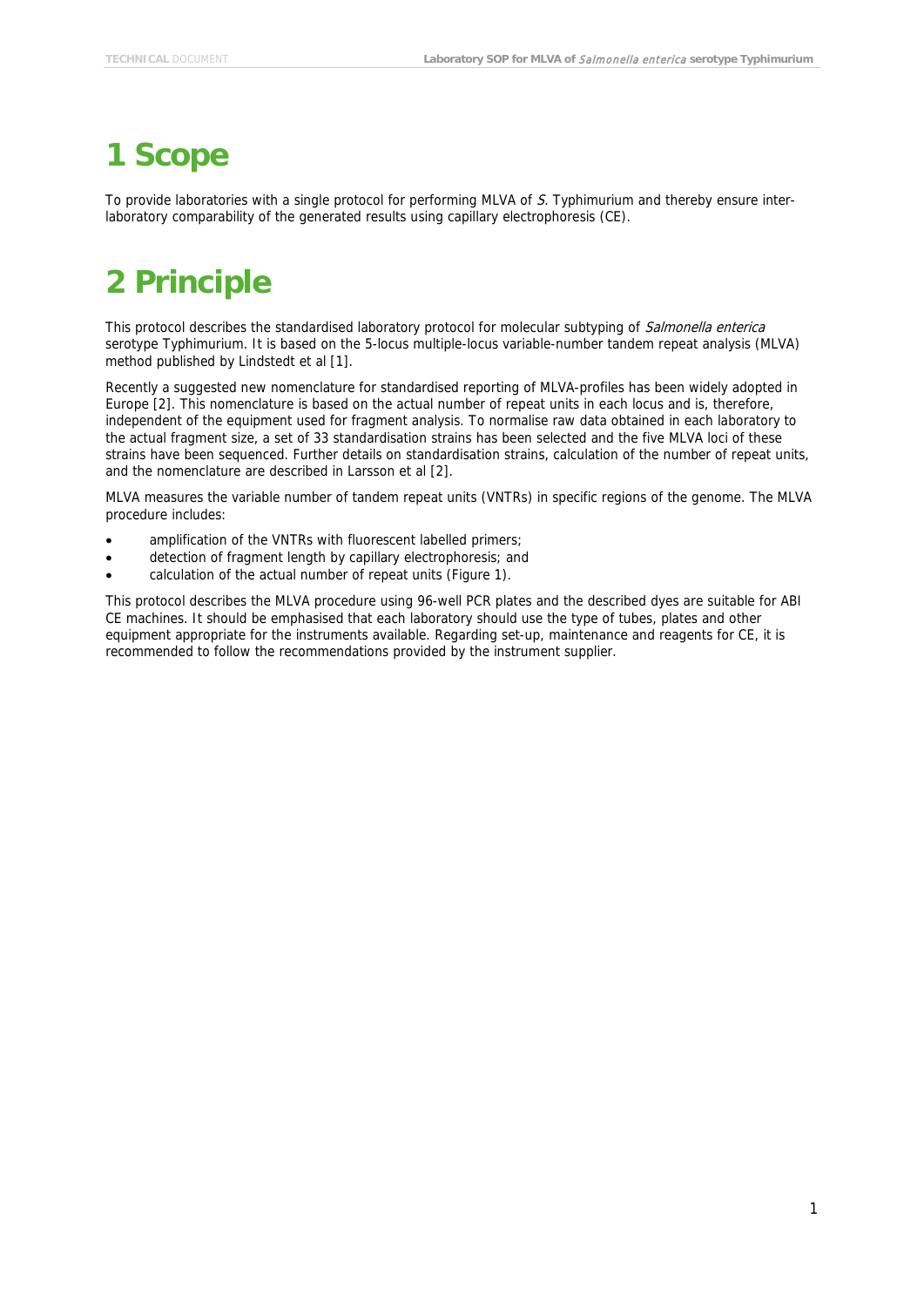

#### **Figure 1 Flow chart of MLVA analysis**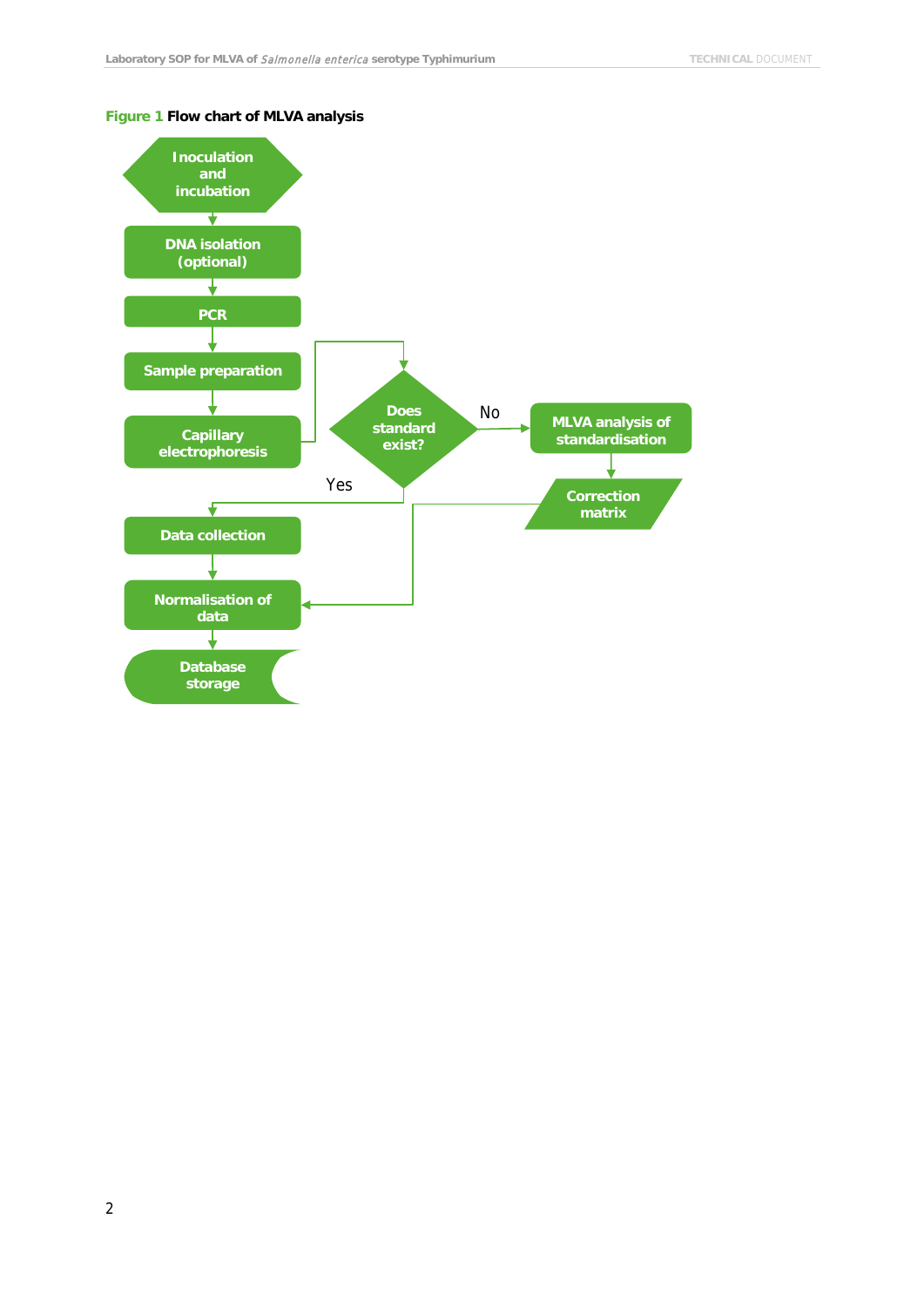### <span id="page-7-0"></span>**3 Reagents and supplies**

#### <span id="page-7-1"></span>**3.1 Inoculation and incubation**

3.1.1 Blood agar plate 5% or comparable media.

#### <span id="page-7-2"></span>**3.2 DNA isolation (optional)**

- 3.2.1 Sterile disposable 1µl inoculation loops.
- 3.2.2 0.5 ml microcentrifuge tubes with safe caps.
- 3.2.3 1.5 ml microcentrifuge tubes.
- 3.2.4 RNase-free, molecular biology grade water.

#### <span id="page-7-3"></span>**3.3 Preparation of primer mix solutions**

3.3.1 0.5ml amber-coloured tubes (to protect primer mix from light).

#### <span id="page-7-4"></span>**3.4 PCR reagents**

**Note:** PCR can be performed with colony mass (alternative I) or DNA lysate (alternative II).

#### **Alternative I: PCR with colony mass**

- 3.4.1 Blood agar plate 5% or comparable media with pure *Salmonella* Typhimurium cultures.
- 3.4.2 RNase-free, molecular biology grade water.
- 3.4.3 Qiagen Multiplex PCR kit (comes with Q-solution and RNase-free water). This PCR kit contains a unique PCR buffer and one should take this into account if different PCR reagents are used.
- 3.4.4 96-well v-bottom PCR plate or 0.2ml PCR tubes with caps.
- 3.4.5 Sealing tape for 96-well plate.
- 3.4.6 1.5 ml microcentrifuge tubes.
- 3.4.7 One strain to be used as positive control (STm-SSI13).
- 3.4.8 PCR primers.
- 3.4.9 Fluorescent-labelled forward PCR primers (see Annex 1).
- 3.4.10 Unlabeled reverse PCR primers (see Annex 1).
- 3.4.11 Applied Biosystems are currently the supplier of all primers.
- 3.4.12 Dilute the concentrated stocks so the primer concentration is 100 pmol/µl stock solution.

#### **Alternative II: PCR with DNA lysate (optional)**

- 3.4.13 All items listed in Alternative I.
- 3.4.14 DNA lysates from isolates instead of colony mass.

#### <span id="page-7-5"></span>**3.5 Dilution of PCR products**

- 3.5.1 96-well v-bottom PCR plate or 0.2 ml PCR tubes with caps.
- 3.5.2 RNase-free, molecular biology grade water.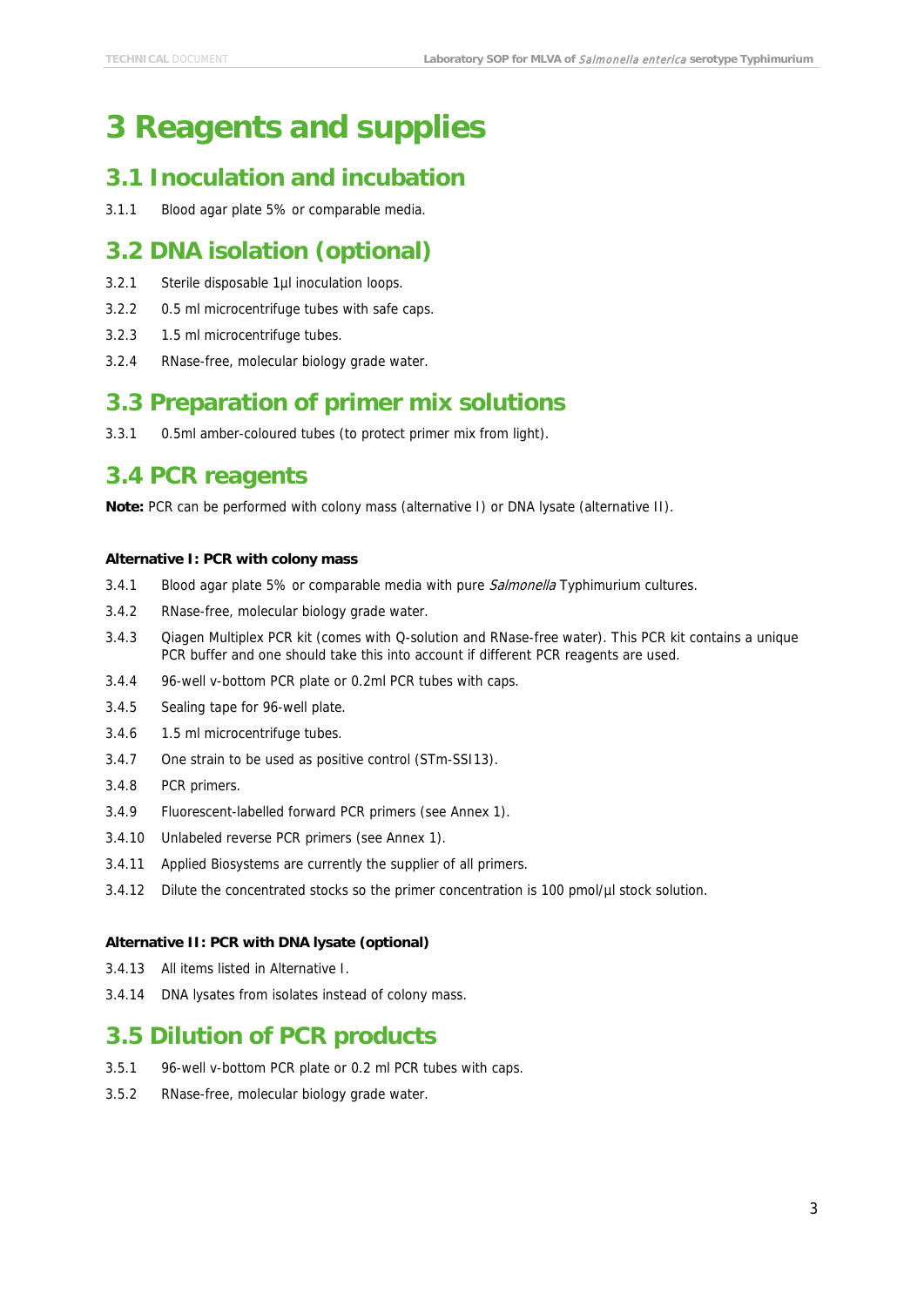#### <span id="page-8-0"></span>**3.6 Preparation of samples for fragment analysis on ABI**

- 3.6.1 Diluted PCR product.
- 3.6.2 RNase-free, molecular biology grade water.
- 3.6.3 Labelled size standard marker for CE. GeneScan 600 LIZ or GeneFlo 625 ROX for Filterset G5 and D, respectively.
- 3.6.4 2.0 ml or 15 ml sterile tube.
- 3.6.5 96-well v-botton PCR plate.
- 3.6.6 Sealing tape for 96-well plate.
- 3.6.7 96-well plate retainer.
- <span id="page-8-1"></span>3.6.8 Rubber septa for 96-well reaction plate.

### **4 Apparatus**

### <span id="page-8-2"></span>**4.1 Pipettes and other equipment**

- 4.1.1 PCR plate cooling block or ice.
- 4.1.2 Complete 'clean set' (1 000 µl, 200 µl, 100 µl, 20 µl and 10 µl) of single channel pipettes for PCR master mix set-up.
- 4.1.3 10 µl single channel pipette for transferring DNA to PCR tubes.
- 4.1.4 Optional: 8-channel pipettes (200 µl and 10 µl) for dilution PCR products and preparation of samples for fragment analysis, respectively.
- 4.1.5 Sterile pipette tips.

#### <span id="page-8-3"></span>**4.2 Apparatus**

- 4.2.1 Incubator, capable of operating at  $37^{\circ}$ C  $\pm$  1°C.
- 4.2.2 Thermo cycler with heated lid option.
- 4.2.3 Heat block or thermo cycler, capable of operating at  $95^{\circ}$ C  $\pm$  1°C and 100°C  $\pm$  1°C.
- 4.2.4 Centrifuge, accommodating 0.2 ml PCR tubes, 1.5 ml microcentrifuge tubes, and 96-well v-bottom PCR plates.
- 4.2.5 Whirl mixer.
- 4.2.6 CE machine set up for fragment analysis in the range 140 to 615 bp. For ABI CE machines the standard fragment analysis protocols should work well.

### <span id="page-8-4"></span>**5 Procedure**

**Note:** Preparation of primer mix solution can be performed in advance.

#### <span id="page-8-5"></span>**5.1 Inoculation and incubation**

5.1.1 Streak an isolated colony from test cultures to a 5% blood agar plate (or comparable media). Incubate cultures over night (14–20 hours) at 37°C.

#### <span id="page-8-6"></span>**5.2 DNA isolation (optional)**

5.2.1 Check that plates contains pure cultures of Salmonella Typhimurium.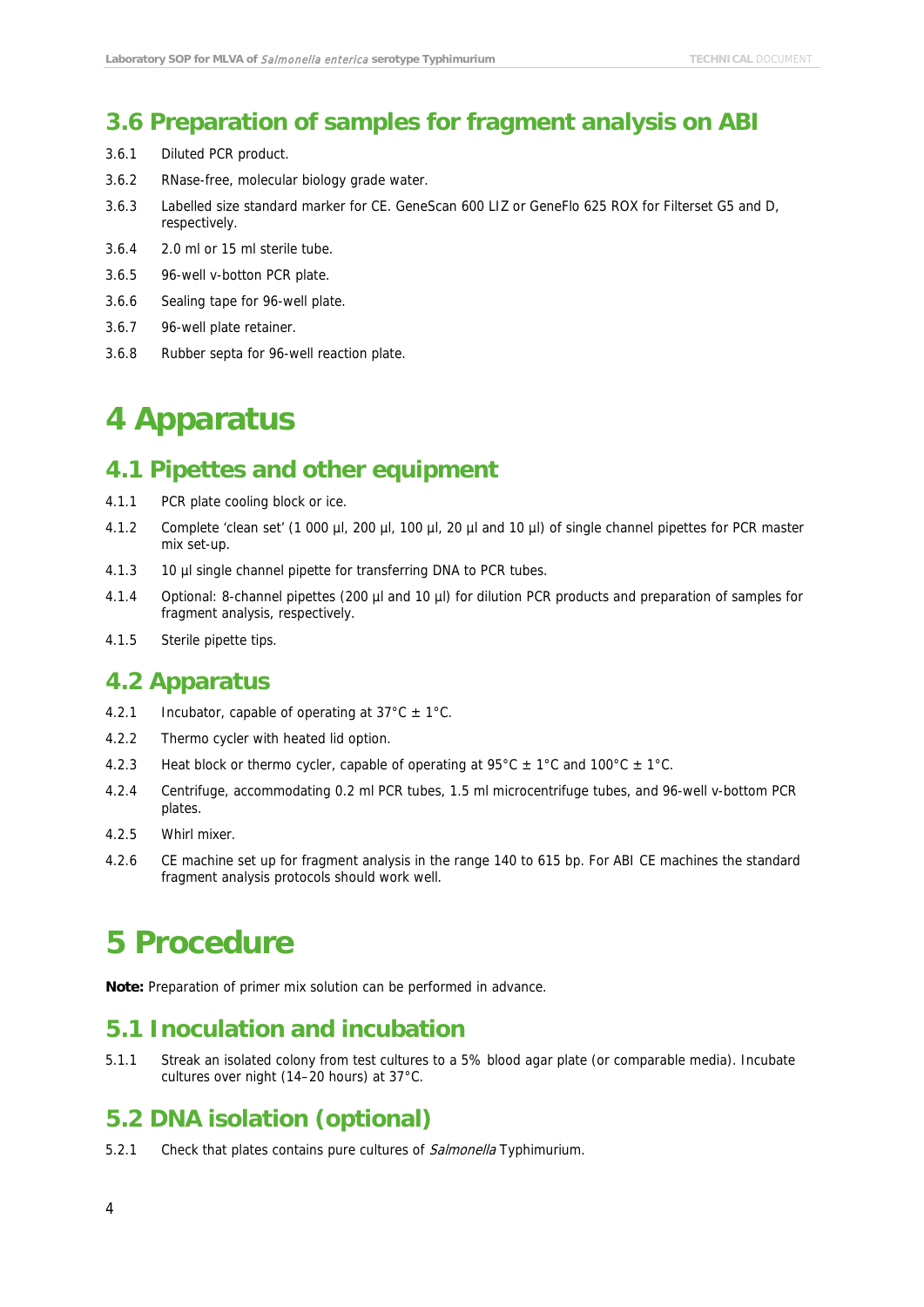- 5.2.2 For each isolate to be typed, aliquot 200 µl of sterile water into a 1.5 ml microcentrifuge tube.
- 5.2.3 Use a sterile, disposable 1 µl loop to pick 1 colony (about ¼ of a loopfull); rotate the loop in the tube to release the bacteria into the water.
- 5.2.4 Cap and vortex for 10–15 seconds to disperse any clumps.
- 5.2.5 Place the tubes in a 100°C water bath or heat block for 10 minutes.
- 5.2.6 Cool briefly on ice or in thermal cycler at 4°C for 1 minute and centrifuge for 10 minutes at 10 000 rpm.
- 5.2.7 Transfer the supernatant containing the DNA into a new 1.5 ml microcentrifuge tube and discard the tube containing the pellet.
- 5.2.8 The DNA lysate can be stored at -4°C if PCR is performed no later than the next day.
- 5.2.9 These DNA lysates can be stored at -20°C or -80°C for years.

### <span id="page-9-0"></span>**5.3 Preparation of primer mix solutions**

**Note:** This should be prepared in a clean LAF bench where no DNA is handled. Keep primers protected from excessive exposure to light.

**Note:** Avoid repetitive freeze-thaw cycles of concentrated primer stocks. It is an advantage to prepare a batch of new primer mix solutions every second month and also if a significant drop in fluorescence level is observed.

- 5.3.1 Use the 'primer mix scheme' in Annex 2. RNase-free water is provided with the Qiagen Multiplex PCR kit.
- 5.3.2 Thaw all reagents and place on ice.
- 5.3.3 Prepare two separate primer mixes (forward and reverse) in 0.5 ml amber-coloured tubes or comparable. Mix by pipetting slowly up and down 5–6 times.
- 5.3.4 One vial contains 105 µl, which is enough for preparing 11 PCR reactions.
- 5.3.5 When protected from light (e.g. by the amber-coloured tube or covered in tin foil) and stored at minimum -20°C this primer mix can last three months.

#### <span id="page-9-1"></span>**5.4 PCR assay**

**Note:** PCR master mix should be prepared in a clean area where no DNA or cultures are handled.

**Note:** PCR can be performed with colony mass (alternative I) or DNA lysate (alternative II).

- 5.4.1 Check that plates contain pure cultures of Salmonella Typhimurium.
- 5.4.2 Calculate volumes for PCR master mix using the volumes in Table 1 multiplied by the number of isolates to be tested plus 4 extra (for one negative control and two samples of the positive control strain (placed as the first and the last sample), and one extra).

**Table 1 PCR master mix for one sample**

| <b>Primer mix and reagents</b> | Volume (µl) |
|--------------------------------|-------------|
| Qiagen Master mix              | 12.5        |
| O-solution                     | 2.5         |
| Sterile water                  | 8.25        |
| Primer mix Fw                  | 0.9         |
| Primer mix Ry                  | 0.9         |
| Total volume                   | 25.0        |
| Volume per sample              | 25          |

- 5.4.3 Thaw all reagents and supplies needed for PCR reaction and keep these on ice during the whole PCR procedure. Briefly spin down the primer mixes and keep them protected from light.
- 5.4.4 Place a 96-well v-bottom PCR plate or required number of 0.2 ml PCR tubes in a PCR cooling block or on ice.
- 5.4.5 Prepare the master mix in 1.5 ml microcentrifuge tubes using the volumes shown in Table 1.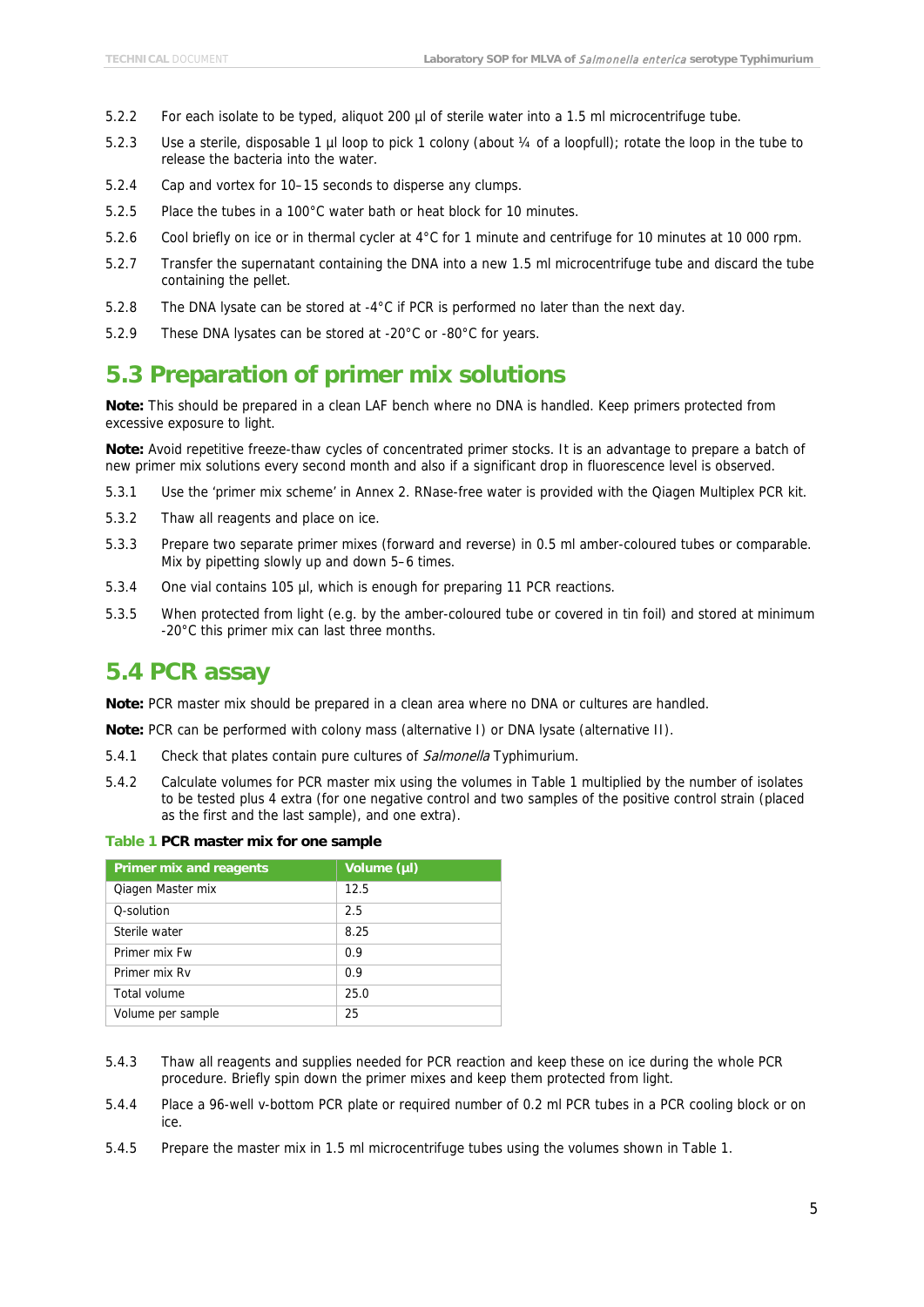- 5.4.6 Add the components in the following order: water, Q-solution, primers, and then Qiagen Mastermix and mix in the whirlmixer for 1–2 seconds.
- 5.4.7 Dispense 25 µl of master mix into each tube/well. Keep tubes/plate on ice.
- 5.4.8 Add colony mass (alternative I) or DNA lysate (alternative II). If using 96-well plates, place one positive control in the first well and the second last well.
- 5.4.9 Alternative I. For each isolate use a sterile, disposable 1 µl inoculation loop to pick approximately 1 µl colony mass directly from a single colony and carefully rotate the loop 5–10 times in the tube/well to dispose the colony mass into the PCR master mix. If using 96-well v-bottom PCR plates take care that the liquid does not splash into the adjacent wells.
- 5.4.10 Alternative II: Add 1 µl DNA lysate to each tube/well.
- 5.4.11 Cover all tubes with caps/wells with sealing tape to avoid evaporation during PCR amplification. Spin down tubes/plate shortly to remove air bubbles and master mix attached to the side of the tube.
- 5.4.12 Use the PCR run conditions in Table 2.

#### **Table 2 PCR run conditions**

| <b>Temperature and time</b> | <b>Number of cycles</b> |
|-----------------------------|-------------------------|
| 95 $\degree$ C for 15 min   | 1                       |
| 94 $\degree$ C for 30 sec   |                         |
| $60^{\circ}$ C for 90 sec   | 25                      |
| $72^{\circ}$ C for 90 sec   |                         |
| $72^{\circ}$ C for 10 min   | 1                       |
| 10°C forever                |                         |

**Note:** Use heated lid option in order to avoid condensation of liquids during PCR amplification.

#### <span id="page-10-0"></span>**5.5 Dilution of PCR products**

5.5.1 For each sample dilute the PCR product 1:85 by adding 170 µl RNase free, molecular biology grade water to the required number of PCR tubes or wells in a 96-well plate, and subsequently add 2 µl PCR product. Mix well by pipetting up and down and spin the plate shortly.

#### <span id="page-10-1"></span>**5.6 Preparation of samples for fragment analysis on ABI**

- 5.6.1 Prepare a fragment analysis master mix containing RNase free-water and size standard marker.
- 5.6.2 The fragment analysis master mix for one sample contains 1 µl size standard marker and 12 µl sterile water.
- 5.6.3 Mix well by pipetting up and down.
- 5.6.4 For each sample aliquot 13 µl fragment analysis master mix to the required number of wells in a 96-well v-bottom PCR plate.
- 5.6.5 By using the 8-channel pipette, add 1 µl 1:85 diluted PCR product to the appropriate columns. Place a positive control in the first and in the second last well. In the last well, put the negative control. Cover the plate with sealing tape in order to avoid evaporation.
- 5.6.6 Denature the sample plate at 95°C for 3 minutes, cool sample to 94°C on ice or ice block for 1 minute, and briefly spin down the sample plate to remove any air bubbles.
- 5.6.7 Place the sample plate in a plate base. Seal the plate carefully with the rubber septa. Snap the plate retainer onto the plate and the plate base. Place the prepared 96-well plate on the auto sampler tray.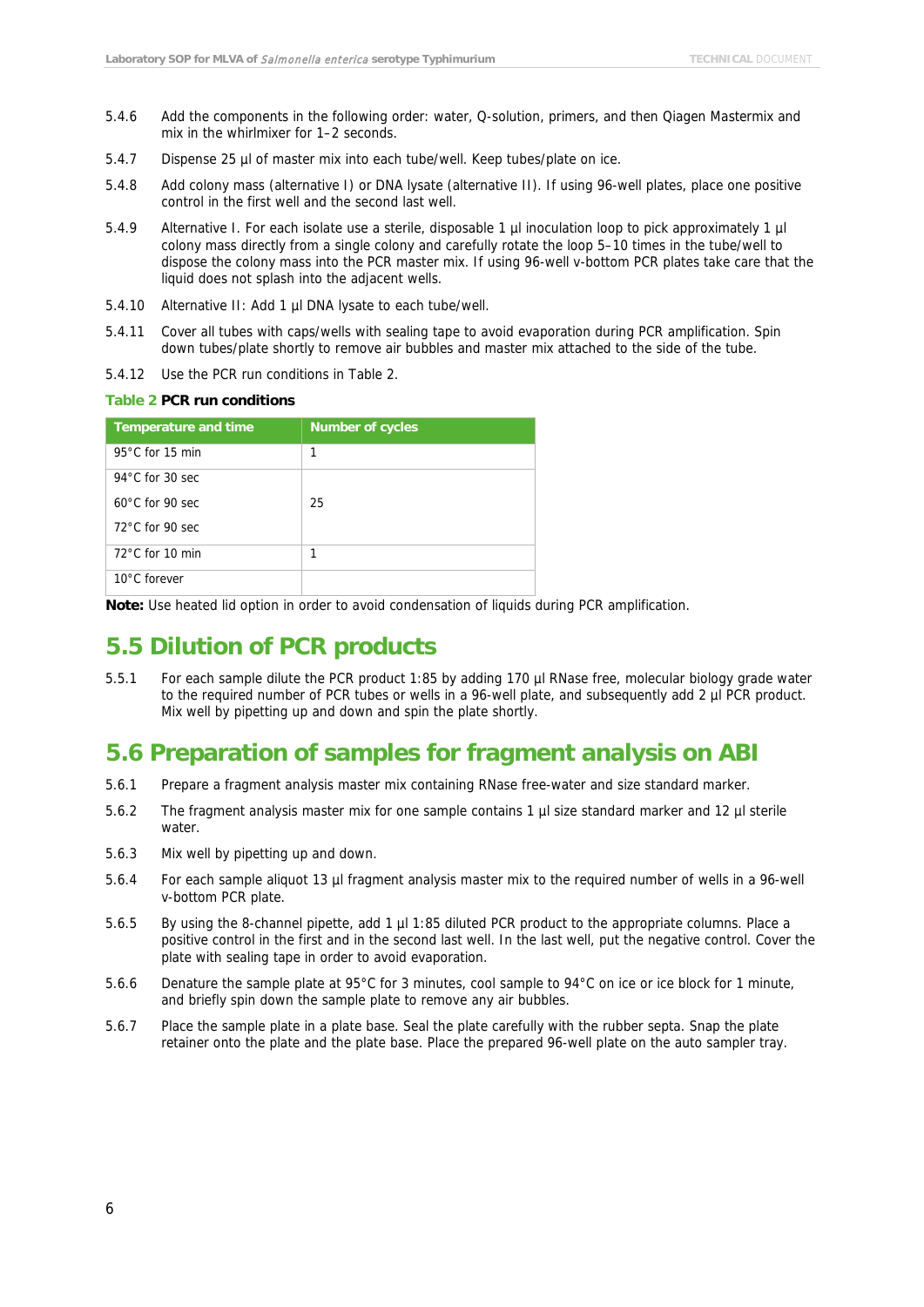### <span id="page-11-0"></span>**5.7 Capillary electrophoresis**

The CE instrument should be prepared according to the procedures specified by Applied Biosystems. Fragment analysis is prone to be affected by expired consumables, old buffer, bad calibrations, etc. An instrument will show a drift in results over longer time periods so it is good practice to keep track of the results from the positive control isolates that are included with each run.

- 5.7.1 Check that the buffer and POP7 polymer has not expired the recommended dates. ABI recommends changing buffer every day, but our experience is that once per week is adequate during normal circumstances.
- 5.7.2 Check that you have enough polymer for the number of runs you have scheduled.
- 5.7.3 Create a run protocol according to the machines' instruction.
- <span id="page-11-1"></span>5.7.4 Start the machine. Data is automatically saved as .fsa files.

### **6 Data analysis**

#### <span id="page-11-2"></span>**6.1 Determining fragment sizes**

- 6.1.1 The .fsa files from section 5.7 are imported into either GeneMapper or the free PeakScanner. In this text, the PeakScanner software will be described.
- 6.1.2 Add the .fsa files to a new project.
- 6.1.3 Choose the correct size marker for your project. The very first time you use the size marker you might need to create a new size standard under the <New> menu in PeakScanner.
- 6.1.4 Choose the analysis method 'Sizing Default PP'.
- 6.1.5 Make sure that you have a good quality score indication in the <Score> column before proceeding. Sometimes you will have to tweak the settings or manually correct the size marker, sometimes you will have to perform a re-run. The exact procedure for every specific situation is beyond the scope of this document.
- 6.1.6 Find the correct sizes of the peaks by marking them. Peak sizes are read from the bottom pane.
- 6.1.7 The peak sizes are transferred to the analysis excel file 'STm MLVA allele assigning template'. Remember that in order to show correct allele numbers the template has to be calibrated to your own equipment! This procedure is described in section 7.
- 6.1.8 The Excel file is self explanatory, just enter you data in the yellow field and you will get corrected sizes and allele names to the right.

### <span id="page-11-3"></span>**7 Standardisation strains for creating the conversion table**

In order to get a proper normalisation of your MLVA raw data you will first have to determine the offset from the true fragment lengths that your specific hardware setup produces. This is done via a calibration run of the 33 isolates in the standardisation set (Annex 3). The results from the standardisation set is used to produce a correction table that will show you how much each locus needs to be compensated for every possible fragment length. The correction table approach is favoured compared to the use of equations since the compensation needed does not vary linearly with increasing fragment length.

- 7.1.1 Analyse the 33 standardisation strains with the protocol detailed in this document.
- 7.1.2 Insert the results from the 33 strains to the Excel document 'STm MLVA creating compensation table' (Annex 4). Insert your data to the yellow field in the sheet 'Original data'. Take note that you should have all data from all strains. Check the lower right graph so that no value is deviating significantly from their trends. Significant deviation in this case is > 3–5 bases – not from zero, but from the neighbouring values. The sheets are also annotated with help instructions, so read carefully.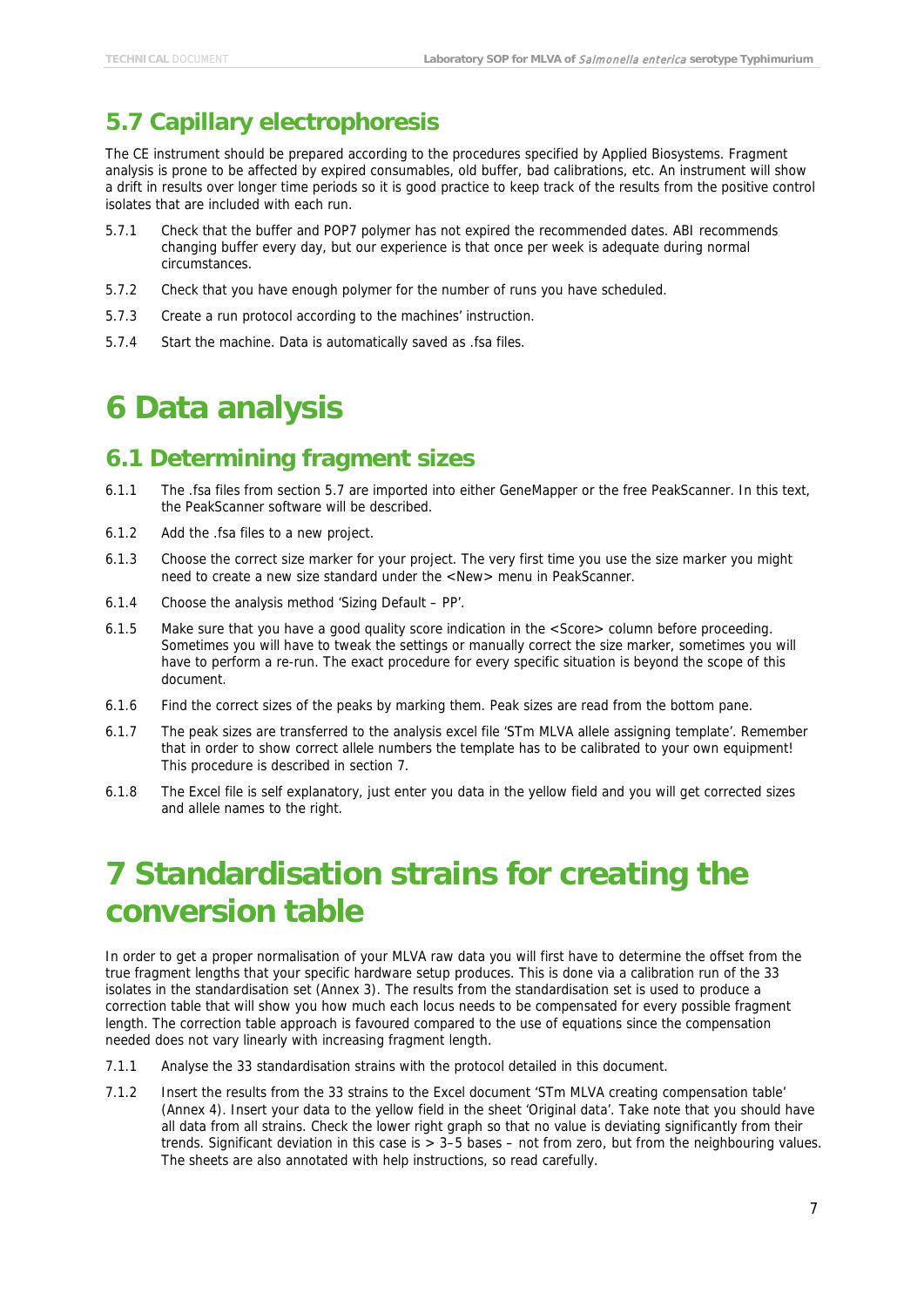- 7.1.3 Switch to the second sheet 'Allele data' and follow the instructions there. This sheet contains the calculations and uses a floating average. This is one of many ways to calculate the final correction table. It was chosen for simplicity and since a longer trend would be bad in circumstances where the compensation value varies in a non-linear fashion.
- 7.1.4 The third sheet, 'Correction table' is the generated correction table which shall be copied into the Excel template file 'STm MLVA allele assigning template'. To do this, open the Excel template via right-clicking and choosing 'Open' (not 'New', which is the default). Paste the correction table into the correct position in the third sheet 'Correction table'. Save the template and close it. Now the template is ready to use.

It is important to notice that the read raw value from the CE machine can change due to various reasons. So beyond the initial setup of the MLVA analysis it is advised to re-run the standardisation strains if:

- you have changed dyes or size standard in the analysis;
- you have changed polymer type on your CE machine;
- you have changed capillary length on your CE machine;
- you have had service performed on your CE machine.

Over a longer time span the raw values will show some drift, so re-running the strains 1–2 times a year is also advisable. It is recommended to look at the raw values from the positive control and plot them over time in order to detect changes in your setup.

### <span id="page-12-0"></span>**References**

- <span id="page-12-1"></span>1. Lindstedt BA, Vardund T, Aas L, Kapperud G. Multiple-locus variable-number tandem-repeats analysis of Salmonella enterica subsp. enterica serovar Typhimurium using PCR multiplexing and multicolor capillary electrophoresis. J Microbiol Methods 2004 Nov; 59(2):163-72.
- <span id="page-12-2"></span>2. Larsson JT, Torpdahl M, Petersen RF, Sørensen G, Lindstedt BA, Nielsen EM. Development of a new nomenclature for Salmonella Typhimurium multilocus variable number of tandem repeats analysis (MLVA). Euro Surveill. 2009;14(15):pii=19174. Available online: http://www.eurosurveillance.org/ViewArticle.aspx?ArticleId=19174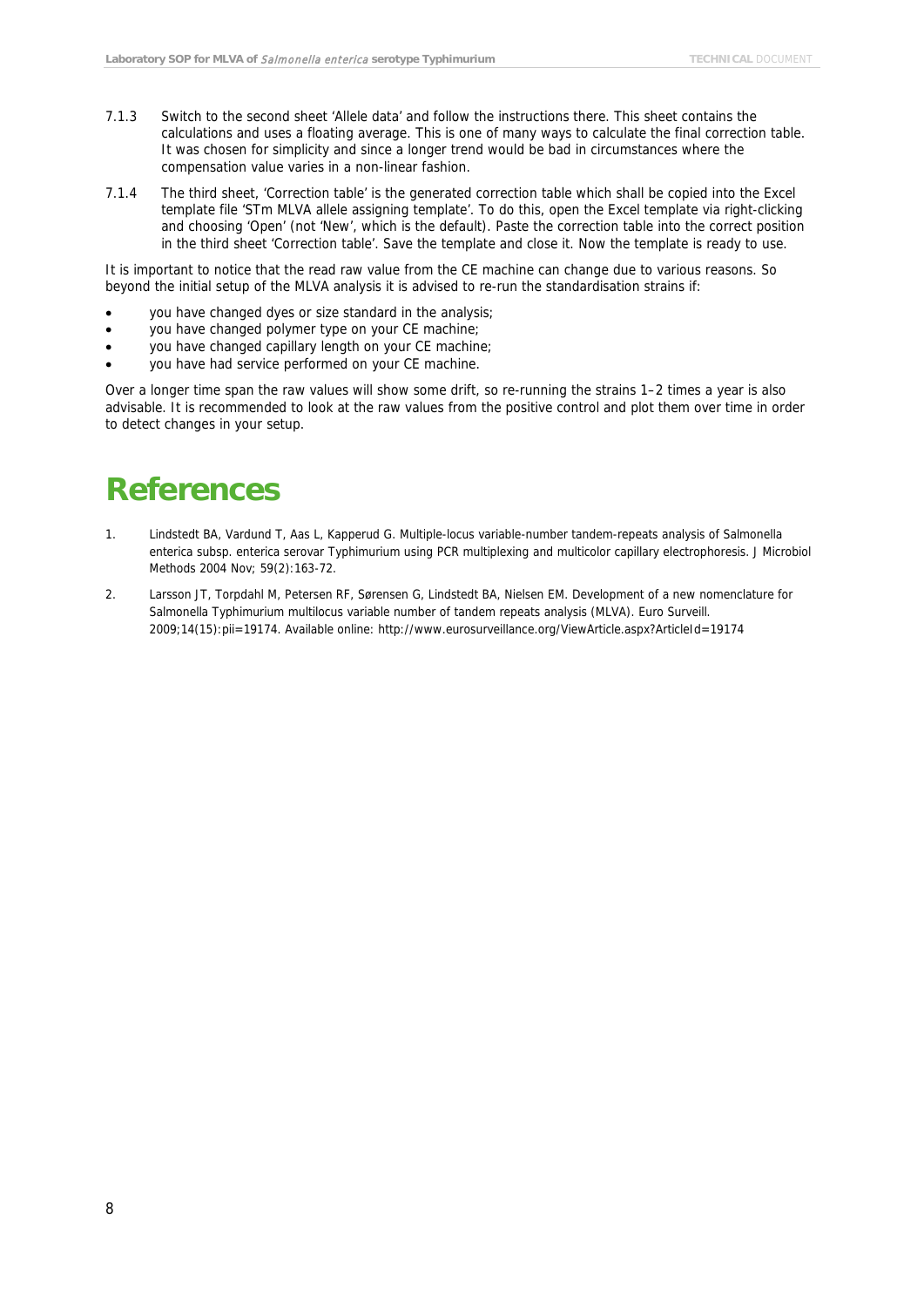# <span id="page-13-0"></span>**Annex 1: MLVA PCR Primers**

| Locus              | <b>Filter set D</b><br>dyes | <b>Filter set</b><br>G5<br>dyes | Forward Primer (5'-3')   | Reverse Primer (5'-3')   | Fragment<br>size (bp)<br>in LT <sub>2</sub> | Repeat<br>length<br>(bp) |
|--------------------|-----------------------------|---------------------------------|--------------------------|--------------------------|---------------------------------------------|--------------------------|
| STTR9              | 6FAM-blue                   | 6FAM-blue                       | AGAGGCGCTGCGATTGACGATA   | CATTTTCCACAGCGGCAGTTTTTC | 180                                         | 9                        |
| STTR <sub>5</sub>  | HEX-green                   | VIC-green                       | ATGGCGAGGCGAGCAGCAGT     | GGTCAGGCCGAATAGCAGGAT    | 259                                         | 6                        |
| STTR6              | 6FAM-blue                   | 6FAM-blue                       | <b>TCGGGCATGCGTTGAAA</b> | CTGGTGGGGAGAATGACTGG     | 342                                         | 6                        |
| STTR <sub>10</sub> | NED-yellow                  | NED-yellow                      | CGGGCGCGGCTGGAGTATTTG    | GAAGGGGCCGGGCAGAGACAGC   | 371                                         | 6                        |
| STTR <sub>3</sub>  | HEX-green                   | PET-red                         | CCCCCTAAGCCCGATAATGG     | TGACGCCGTTGCTGAAGGTAATAA | 490                                         | 27/33                    |

<span id="page-13-1"></span>All primer sequences are from Lindstedt et al. [1].

## **Annex 2: Preparation of primer mix**

### **Forward primer mix**

| <b>Primers</b>               | Volume (µl) | Final conc. $(\mu M)$ |
|------------------------------|-------------|-----------------------|
| STTR-9 F $(100$ pmol/µL)     | 1.5         | 1.43                  |
| STTR-5 F (100pmol/µL)        | 1.5         | 1.43                  |
| STTR6-F (100pmol/µL)         | 3.0         | 2.86                  |
| STTR-10 F (100pmol/ $\mu$ L) | 1.5         | 1.43                  |
| STTR3-F (100pmol/µL)         | 3.0         | 2.86                  |
| RNase-free water             | 94.5        |                       |
| Total volume                 | 105.0       |                       |

#### **Reverse primer mix**

| <b>Primers</b>            | Volume (µI) | Final conc. (µM) |
|---------------------------|-------------|------------------|
| STTR-9 R $(100$ pmol/µL)  | 1.5         | 1.43             |
| STTR-5 R $(100pmol/µL)$   | 1.5         | 1.43             |
| STTR-6 R $(100pmol/µL)$   | 3.0         | 2.86             |
| STTR-10 R $(100$ pmol/µL) | 1.5         | 1.43             |
| STTR-3 R $(100pmol/µL)$   | 3.0         | 2.86             |
| RNase-free water          | 94.5        |                  |
| Total volume              | 105.0       |                  |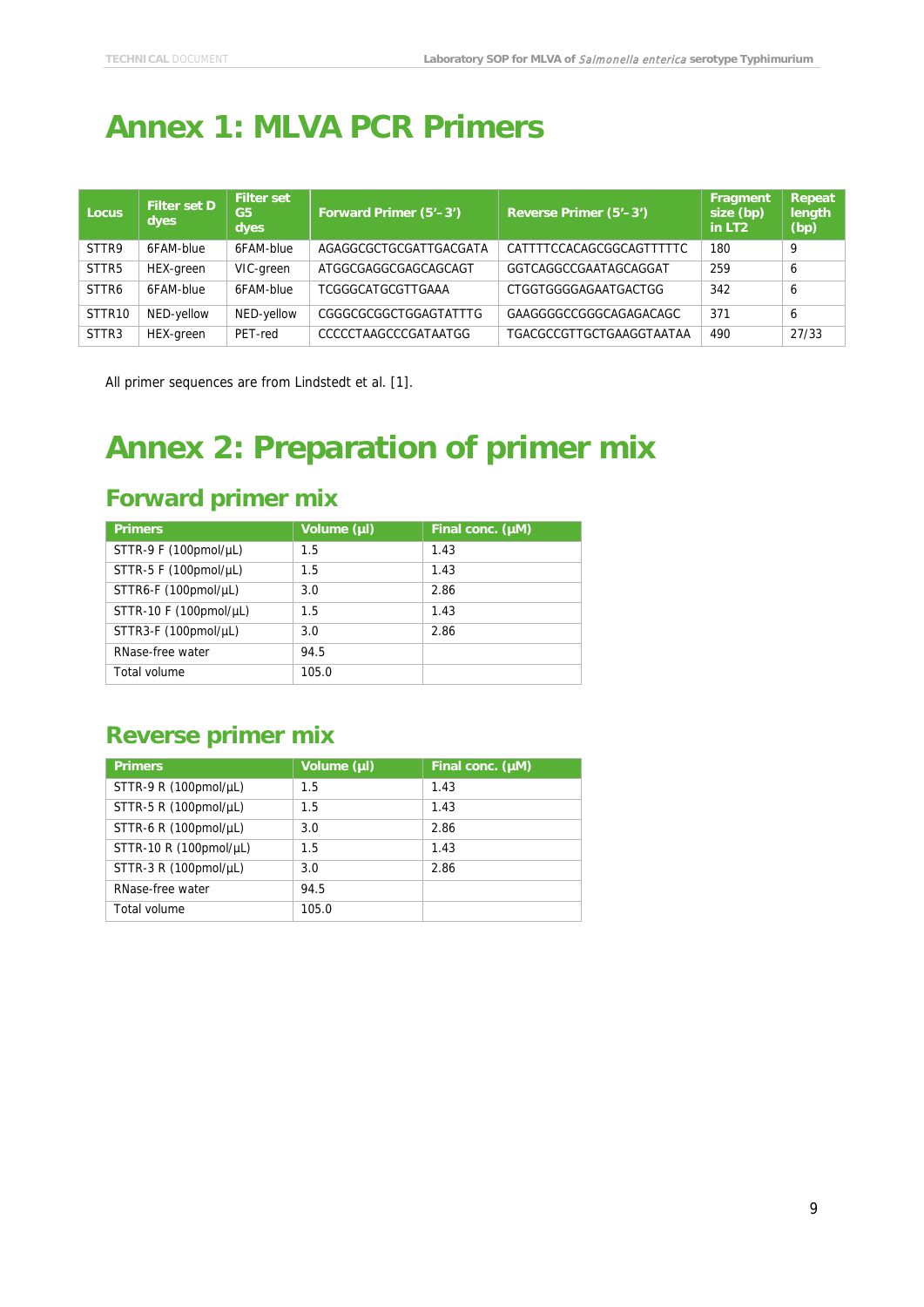### <span id="page-14-0"></span>**Annex 3: Standardisation strains**

Standardisation strains of *Salmonella* Typhimurium sequenced at the Statens Serum Institut in Denmark (n=33)

| <b>Strain</b> | <b>MLVA fragment sizes</b> | <b>MLVA</b> profile  |
|---------------|----------------------------|----------------------|
| STm-SSI01     | 198-235-342-371-490        | 6-9-13-10-211        |
| STm-SSI02     | 207-271-336-383-517        | 7-15-12-12-311       |
| STm-SSI03     | 216-247- NA- NA-490        | 8-11-NA-NA-211       |
| STm-SSI04     | 225-265- NA- NA-490        | 9-14-NA-NA-211       |
| STm-SSI05     | 171-253-330-437-517        | 3-12-11-21-311       |
| STm-SSI06     | 171-277-342-455-517        | 3-16-13-24-311       |
| STm-SSI07     | 171-295-324- NA-490        | 3-19-10-NA-211       |
| STm-SSI08     | 171-307-330- NA-490        | 3-21-11-NA-211       |
| STm-SSI09     | 162-319-396-389-523        | 2-23-22-13-212       |
| STm-SSI10     | 162-325- NA- NA-463        | 2-24-NA-NA-111       |
| STm-SSI11     | 162-337-306-359-523        | 2-26-7-8-212         |
| STm-SSI12     | 162-247-342-365-523        | 2-11-13-9-212        |
| STm-SSI13     | 171-271-348-377-517        | 3-15-14-11-311       |
| STm-SSI14     | 171-265-354-449-517        | 3-14-15-23-311       |
| STm-SSI15     | 162-253-408-359-523        | 2-12-24-8-212        |
| STm-SSI16     | 162-241-414-359-550        | 2-10-25-8-312        |
| STm-SSI17     | 171-265-438-NA-517         | 3-14-29-NA-311       |
| STm-SSI18     | 162-247-342-335-523        | 2-11-13-4-212        |
| STm-SSI19     | 162-235-336-341-523        | 2-9-12-5-212         |
| STm-SSI20     | 171-277-342-485-517        | 3-16-13-29-311       |
| STm-SSI21     | 180-235-300-359-616        | 4-9-6-8-314          |
| STm-SSI22     | 162-301-342-377-469        | 2-20-13-11-12        |
| STm-SSI23     | 162-277-318-395-484        | 2-16-9-14-310        |
| STm-SSI24     | 180-283-312-347-265        | 4-17-8-6-105         |
| STm-SSI25     | 162-253-342-347-298        | 2-12-13-6-106        |
| STm-SSI26     | 171-283-378-407-517        | 3-17-19-16-311       |
| STm-SSI27     | 189-253-312-371-436        | 5-12-8-10-11         |
| STm-SSI28     | 189-259-300-353-337        | $5 - 13 - 6 - 7 - 8$ |
| STm-SSI29     | 171-223-360-497-517        | 3-7-16-31-311        |
| STm-SSI30     | 162-211-288-389-370        | $2 - 5 - 4 - 13 - 9$ |
| STm-SSI31     | 171-253-306- NA-571        | 3-12-7-NA-511        |
| STm-SSI32     | 171-283-390-419-517        | 3-17-21-18-311       |
| STm-SSI33     | 162-259-318-377-496        | 2-13-9-11-112        |

'NA' designates a locus not present.

The fragment sizes are the true size according to sequence results.

The MLVA profile is based on the number of repeated units as described in Larsson et al. [2].